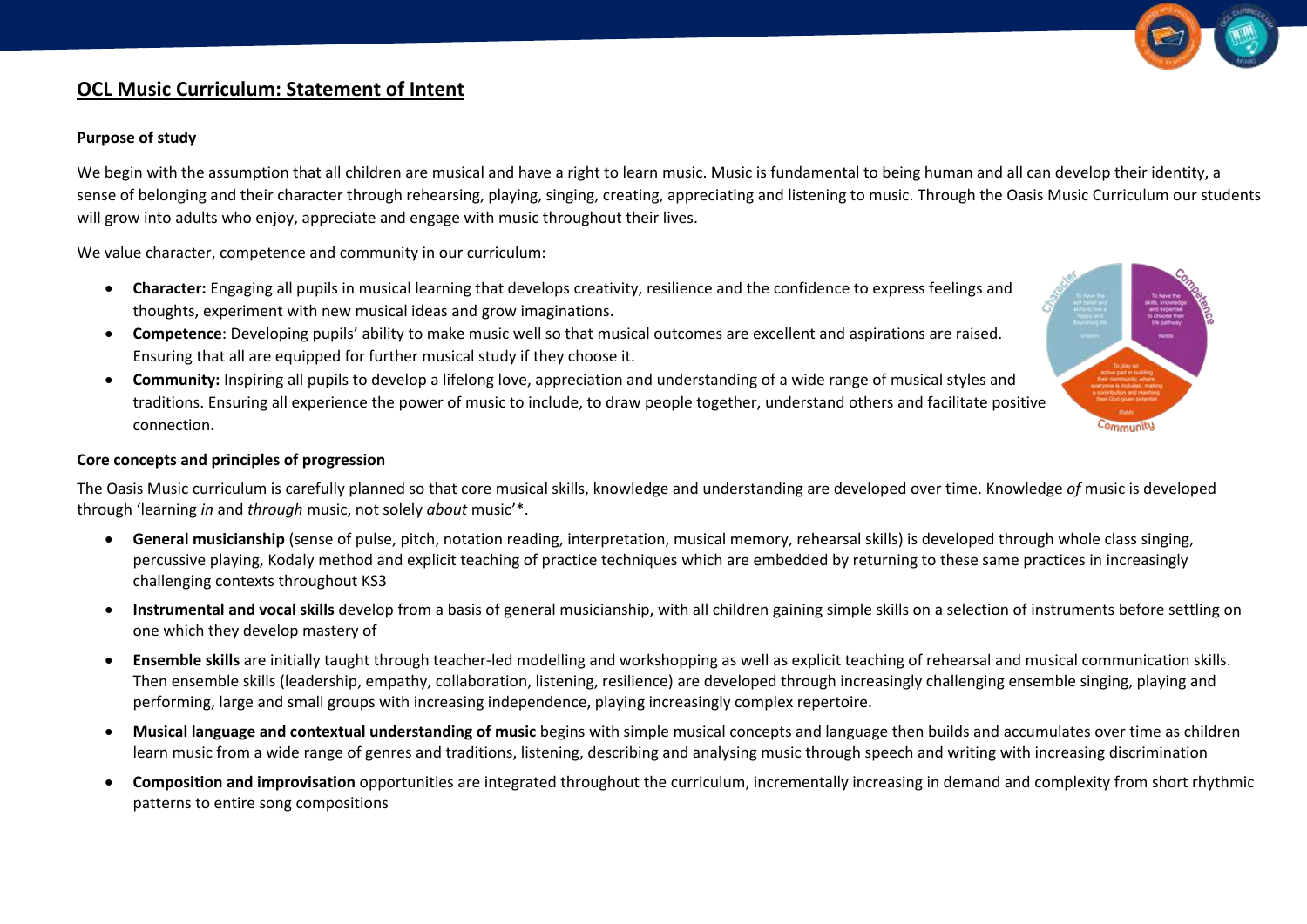

 **Music technology** understanding and use is introduced gradually, starting with simple loop arrangements and building to a Beethoven sequencing project and song composition.

### **Aims/outcomes**

Through our carefully sequenced and ambitious curriculum we intend that our students will achieve these aims/outcomes:

1. To equip all students with the knowledge, skills and understanding so that they will know how to make music well, being able to\*\*:

- Play an instrument alone and with others
- Sing and use their voices
- Create their own music, composing and improvising alone and with others
- Use and understand notation
- Use music technology to create and reproduce music
- Describe and analyse music using the musical elements: dynamics, rhythms, instrumentation, pitch, structure, harmony, tempo, articulation, timbre, texture.

2. To induct all students into existing musical traditions and their practices of making-music, through:

- performing, listening to, reviewing and evaluating music across a range of historical periods, genres, cultures and traditions, including the works of great composers and musicians
- engaging in extracurricular clubs and enrichment activities that allow them to develop their own musical interests and skills
- working with professional musicians from a range of musical traditions
- watching and taking part in live musical performances

3. To enable all students to develop their character, confidence and identity through music, evidenced by:

- a lifelong love of music and a belief that they can be musicians
- resilience to rehearse, improve, perform, give and take feedback and reflect effectively
- empathy, sensitivity, understanding and openness to others
- confidence, collaboration and leadership skills
- an understanding of music's role in shaping individuals, culture and community for good

\*description of musical learning taken from: [https://www.ism.org/images/images/ISM\\_The-National-Curriculum-for-Music-booklet\\_KS3\\_2019\\_digital.pdf](https://www.ism.org/images/images/ISM_The-National-Curriculum-for-Music-booklet_KS3_2019_digital.pdf)

\*\*Headings for this section inspired by the writings of John Finney's blog here:<https://jfin107.wordpress.com/2017/11/30/instrumental-skills-v-musical-knowledge/>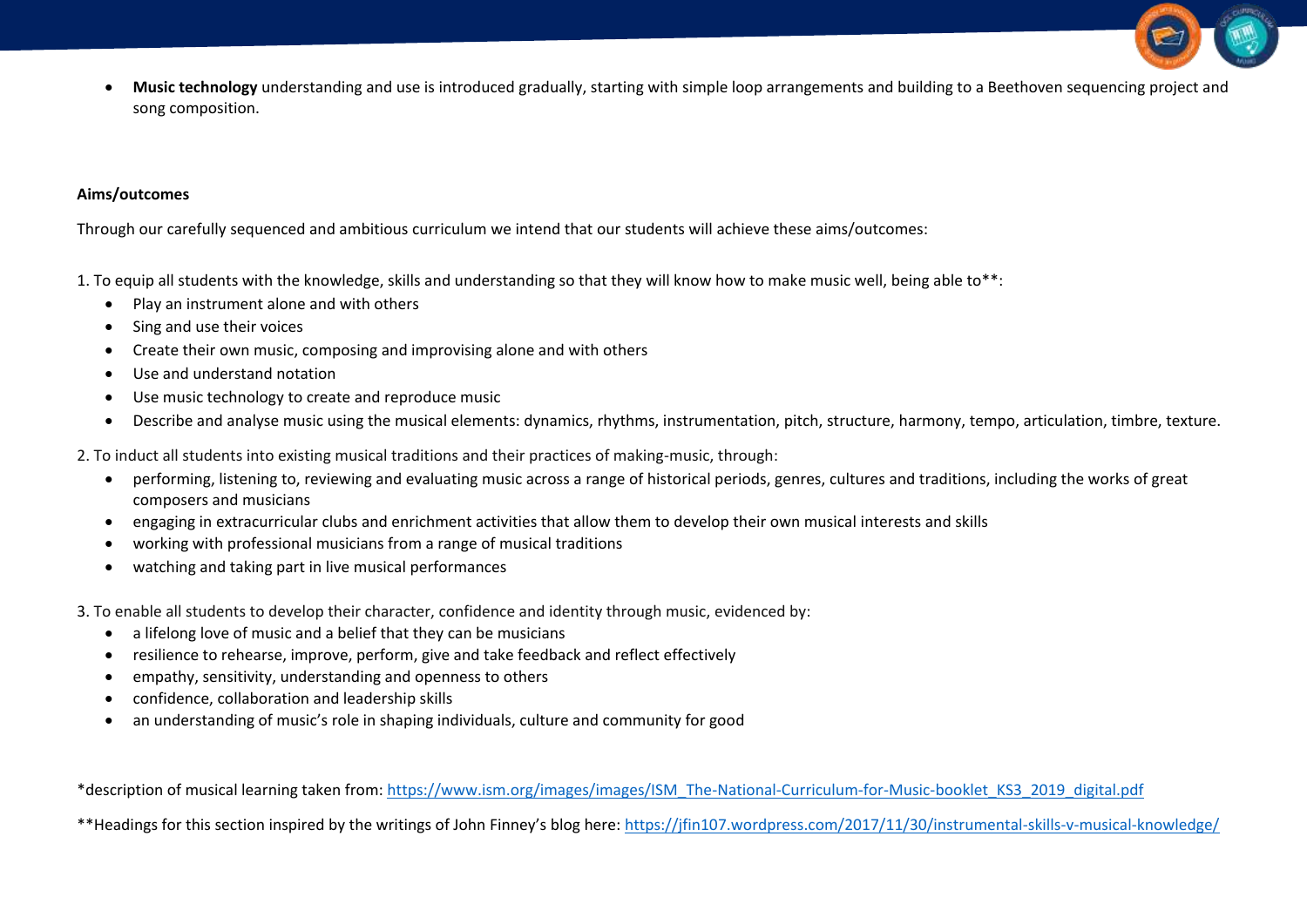

# **OCL Music Curriculum: Long Term Plan**

### **Year 7: Engage, enjoy, experience**

In Year 7, students arrive with a variety of musical experiences, skills and knowledge. Teachers work closely with students to affirm and acknowledge all prior musical learning and to ensure that those who have previously learned instruments can use them in lesson and are signposted to instrumental lessons and extra curricular ensembles as appropriate.

Classroom music in Year 7 initially aims to immerse all students in high energy, compelling, expressive whole class singing that builds confidence and develops a sense of musicianship in all children.. Next, whole class keyboard skills are taught by ear, using recent pop melodies, bass lines and riffs, working in small groups to perform.

Students are introduced to music technology through a short loops project which allows them to gain basic skills in looping, using samples and recording in VST.

| <b>YEAR 7</b>                                                | <b>Autumn 1</b>                                                                                      | <b>Autumn 2</b>                                                                                                                               | Spring 1                                                                                                                                                                        | <b>Spring 2</b> | Summer 1 | <b>Summer 2</b> |
|--------------------------------------------------------------|------------------------------------------------------------------------------------------------------|-----------------------------------------------------------------------------------------------------------------------------------------------|---------------------------------------------------------------------------------------------------------------------------------------------------------------------------------|-----------------|----------|-----------------|
| <b>Title</b>                                                 | Sing up*                                                                                             | <b>Keyboard skills</b>                                                                                                                        | Intro to music tech                                                                                                                                                             |                 |          |                 |
| General<br>musicianship                                      | Enjoy making music<br>with others<br>Develop internal<br>sense of pitch                              | Internal sense of pulse,<br>musical memory,<br>understanding of pitch<br>and confidence<br>performing solo.                                   | Sense of pulse $-$ playing in<br>time with a metronome                                                                                                                          |                 |          |                 |
| <b>Instrumental</b><br>competence<br>and music<br>technology | Sing in tune alone and $\bullet$<br>with the whole class                                             | Know where notes are<br>on the keyboard<br>Play the riffs, chords,<br>bass lines and melody<br>from a recent popular<br>song on the keyboard. | Rehearsal of previously<br>learned keyboard skills<br><b>Music tech:</b><br>Loops<br>l o<br>Record chords, bass line,<br>riff.<br>Edit: trim, copy, paste,<br>quantise, delete. |                 |          |                 |
| Ensemble<br>skills                                           | Rehearse singing as a<br>whole class - teacher<br>led.<br>Following a leader<br>Ensemble sensitivity |                                                                                                                                               |                                                                                                                                                                                 |                 |          |                 |
| <b>Musical</b><br>language and                               | Dynamics, melody<br>$\bullet$<br>and harmony                                                         | Riffs, chords, bass lines<br>and melodies.                                                                                                    | Sequencer<br>∣•<br>Loops<br>Riffs, chords, bass lines<br>and melodies.                                                                                                          |                 |          |                 |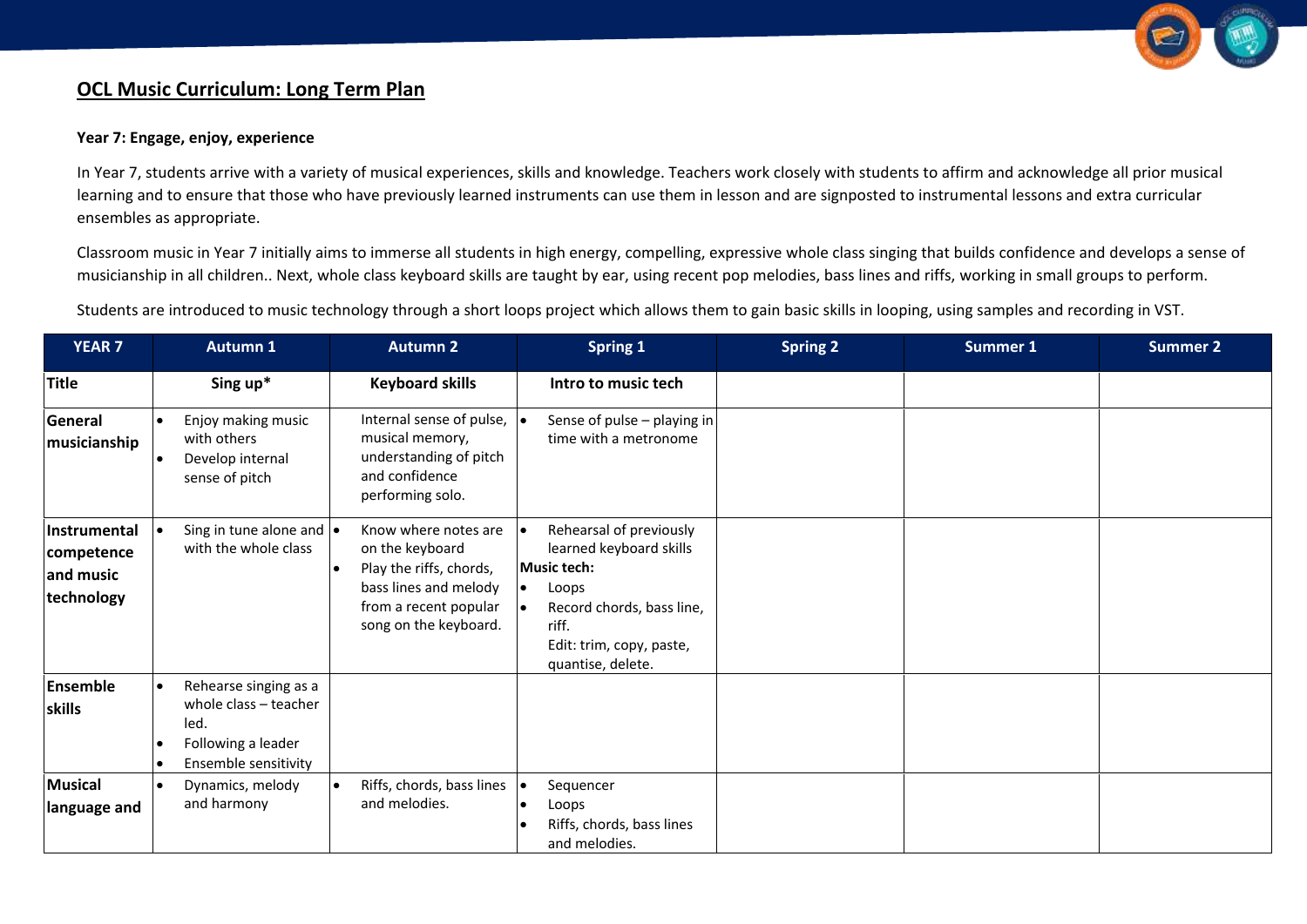|                             |                                                         |                      |                           |  | $-10100$ |
|-----------------------------|---------------------------------------------------------|----------------------|---------------------------|--|----------|
| contextual<br>understanding | Understand meaning<br>of songs and sing<br>expressively |                      | Structure                 |  |          |
| <b>Composition</b>          |                                                         |                      | Arrange loops into simple |  |          |
| and                         |                                                         |                      | ABA piece                 |  |          |
| improvisation               |                                                         |                      | Compose riff              |  |          |
| Assessment                  | Whole class singing<br>performance                      | Keyboard performance | Recording of composition  |  |          |
|                             |                                                         |                      |                           |  |          |

### **Year 8 Music** *Commit, cultivate, create*

By the start of year 8, students have developed general musicianship staying in time with a pulse, singing with a group, playing simple parts on the keyboard and have basic music technology skills. The Year 8 music curriculum is designed to enable students to complete the introduction to popular music instruments and to give them an opportunity to make a choice about which instrument they will commit to, cultivating focus on one instrument that will result in competent performance skills.

Students start by learning about Haydn and develop their understanding of the orchestra as they develop their music technology skills through the Trumpet Concerto project. These skills are then realised during the film music project where pupils improvise and compose on a range of different instruments in response to short film clips.

Finally, pupils move onto more challenging ensemble and practical skills such as singing in harmony and performing polyrhythms in the traditional west African drumming and singing project.

| <b>YEAR 8</b> | <b>Autumn 1</b>                                   | <b>Autumn 2</b>   | <b>Spring 1</b>                                         | <b>Spring 2</b> | Summer 1 | Summer |
|---------------|---------------------------------------------------|-------------------|---------------------------------------------------------|-----------------|----------|--------|
| Title         | Haydn trumpet<br>concerto –<br>sequencing project | <b>Film music</b> | <b>Traditional West African</b><br>drumming and singing |                 |          |        |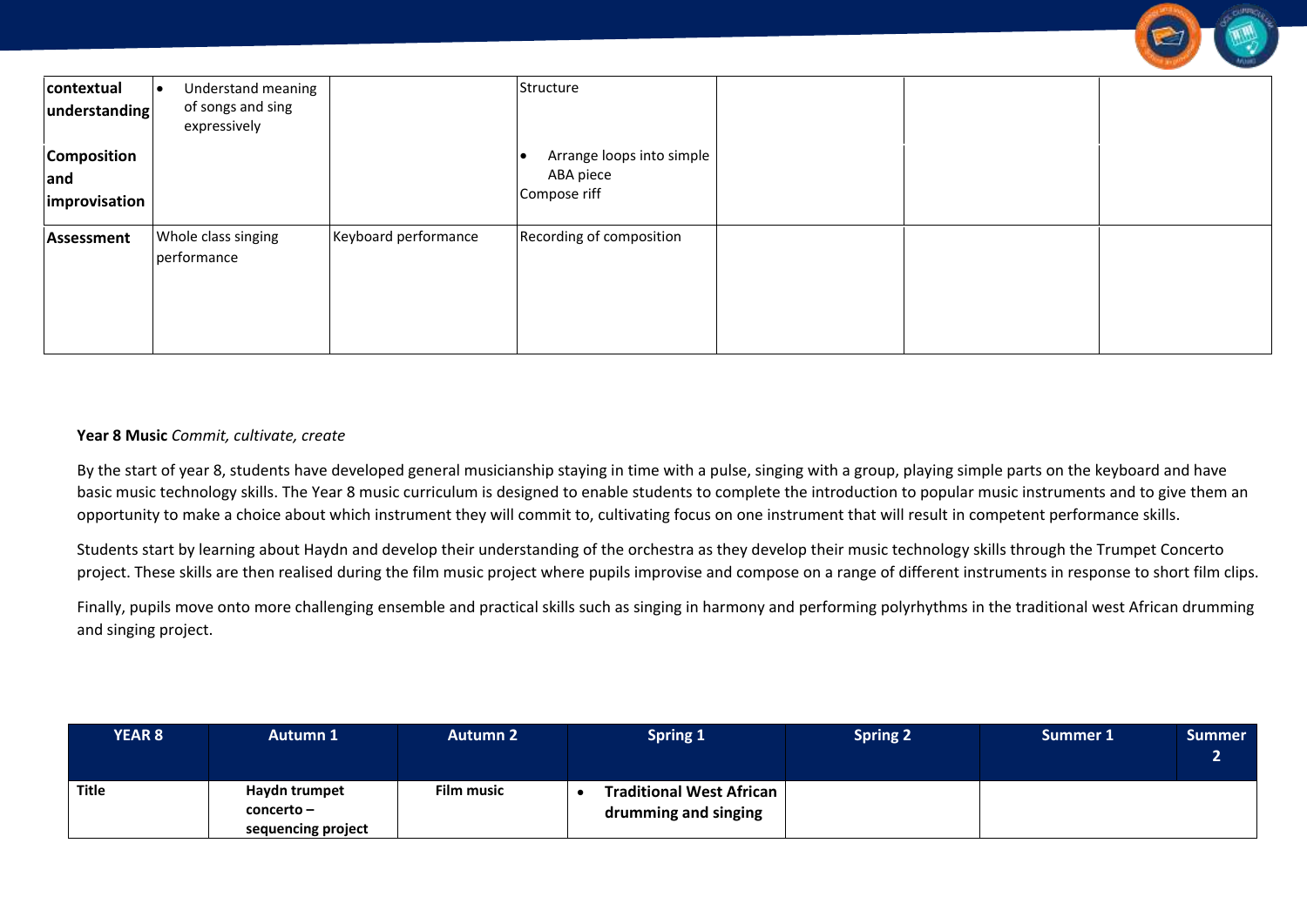

| General<br>musicianship                                                                            | Read and play dotted<br>$\bullet$<br>crotchets, quavers<br>and rests. Develop<br>reading pitched staff<br>notation.<br>Develop sense of<br>$\bullet$<br>pulse recording in<br>time with metronome. | Develop<br>$\bullet$<br>imagination,<br>creativity,<br>understanding of<br>how meaning<br>connects to sound.<br>Develop use of<br>$\bullet$<br>musical elements<br>to represent | Singing in<br>$\bullet$<br>harmony<br>Singing in<br>tune<br>Sense of pulse                                                                  |  |
|----------------------------------------------------------------------------------------------------|----------------------------------------------------------------------------------------------------------------------------------------------------------------------------------------------------|---------------------------------------------------------------------------------------------------------------------------------------------------------------------------------|---------------------------------------------------------------------------------------------------------------------------------------------|--|
| Instrumental<br>competence and<br>music technology<br>Principles of<br>practice in every<br>scheme | Development of<br>$\bullet$<br>previously learned<br>keyboard skills<br><b>Music tech:</b><br>$\bullet$<br>Recording multiple<br>$\bullet$<br>parts through midi.                                  | meaning.<br>Develop<br>$\bullet$<br>competence on<br>chosen instrument.<br>$\bullet$                                                                                            | Singing<br>$\bullet$<br>melodies and<br>harmonies in tune<br>alone, with the whole<br>class and in small<br>groups<br>Djembe drumming: two  |  |
| <b>Ensemble skills</b>                                                                             | Edit: trim, copy, paste,<br>$\bullet$<br>quantise, delete.<br>$\bullet$                                                                                                                            | Whole class<br>$\bullet$<br>improvising and                                                                                                                                     | tones, unison and<br>polyrhythms<br>Whole class<br>modelling of effective                                                                   |  |
|                                                                                                    |                                                                                                                                                                                                    | composing.<br>Small group<br>$\bullet$<br>improvising and<br>composing.<br>Listening to others,<br>sharing ideas,<br>making decisions<br>together.                              | ensembles<br>Small group<br>rehearsing and<br>arranging<br>Listening to others, sharing<br>$\bullet$<br>ideas, making decisions<br>together |  |
| <b>Musical language</b><br>and contextual<br>understanding                                         | Orchestra and<br>$\bullet$<br>orchestral instruments<br>Haydn and his context<br>$\bullet$<br>Concerto.<br>$\bullet$<br>Chords, bass line,<br>harmony, melody.                                     | John Williams and<br>his context.<br>How musical<br>$\bullet$<br>elements are used<br>to convey<br>meaning.                                                                     | Context and<br>$\bullet$<br>history of traditional<br>African drumming and<br>songs                                                         |  |
| <b>Composition and</b><br>improvisation                                                            | $\bullet$                                                                                                                                                                                          | Improvising and<br>$\bullet$<br>composing on<br>themes and for<br>short sections of<br>film as a whole                                                                          | Arrange songs<br>$\bullet$<br>and drumming<br>accompaniment in<br>small groups<br>Improvise drum rhythms                                    |  |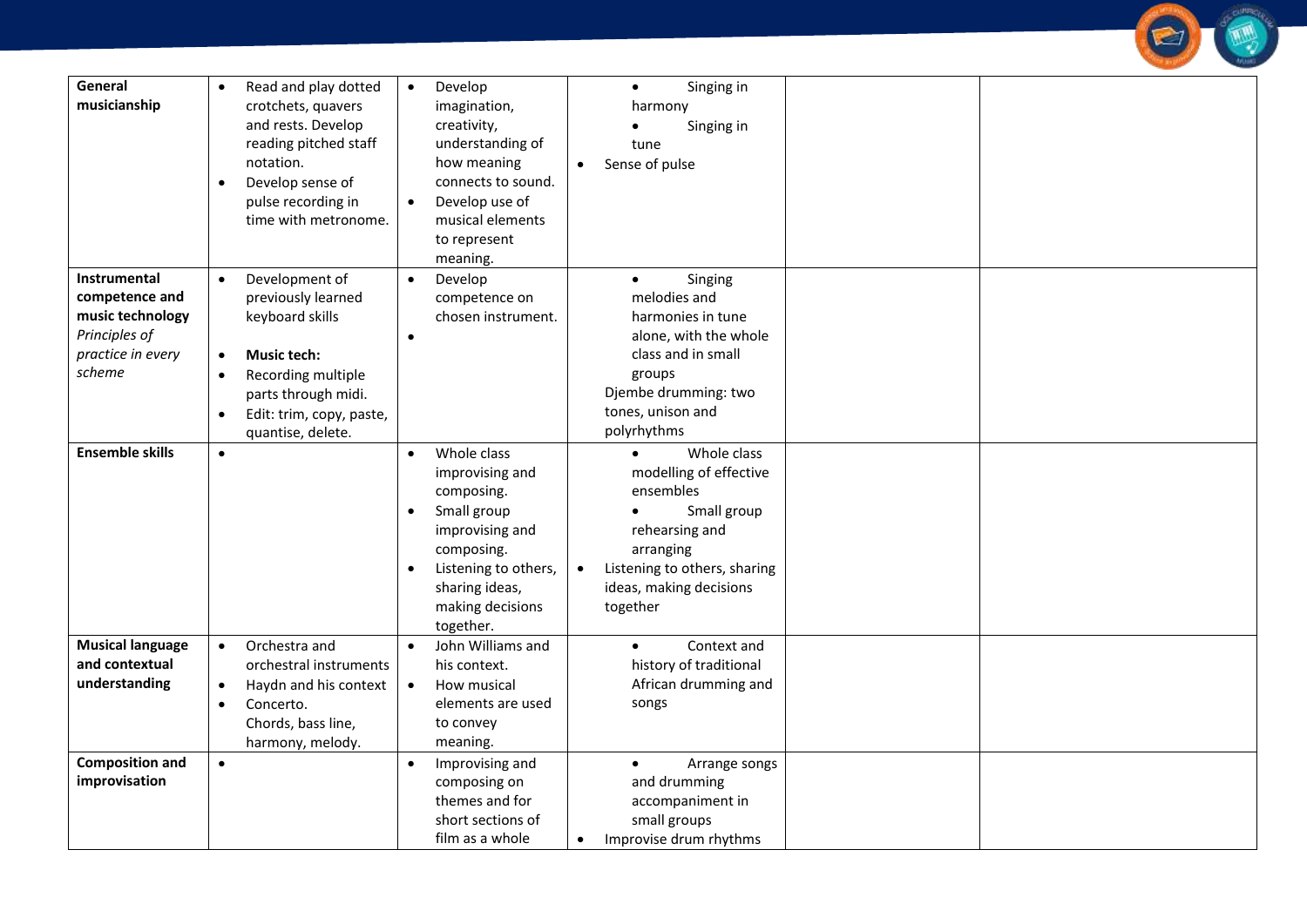

### **Year 9 Music** *Stimulate, stretch, secure*

Year 9 students begin the year already confident and competent in their musical understanding. This year is about securing those instrumental skills and stretching musical understanding to new musical traditions, styles and contexts. Initially, students are stimulated by immersing themselves in the music that they already know and love. Having previously worked on music technology skills and understanding of orchestral music, these skills are stretched in a sequencing project based on the first movement of Beethoven's 5<sup>th</sup> Symphony.

The spring and summer term are dedicated to two long projects, giving time for deep musical learning. Students bring together their prior instrumental, music technology and composing experience to write their own song and explore the power of The Blues and its role in the civil rights movement. Pupils finally finish their KS3 learning with a contextual project on Britpop, following the rise of well-known musicians and bands from in and around Salford and Greater Manchester.

| <b>YEAR 9</b>           | <b>Autumn 1</b>                                                                                                                      | <b>Autumn 2</b>                                                                                                                      | <b>Spring 1</b> | <b>Spring 2</b> | Summer 1 | <b>Summer 2</b> |
|-------------------------|--------------------------------------------------------------------------------------------------------------------------------------|--------------------------------------------------------------------------------------------------------------------------------------|-----------------|-----------------|----------|-----------------|
|                         |                                                                                                                                      |                                                                                                                                      |                 |                 |          |                 |
| <b>Topic</b>            | Beethoven Symphony 5-<br>sequencing project                                                                                          | <b>Blues/Civil Rights*</b>                                                                                                           | <b>Britpop</b>  |                 |          |                 |
| General<br>musicianship | Read and play more<br>complex staff<br>notation.<br>Develop sense of<br>pulse recording<br>multiple parts in time<br>with metronome. | Apply all previously<br>developed general<br>musicianship strengths to a<br>new style of music in<br>performance and<br>composition. |                 |                 |          |                 |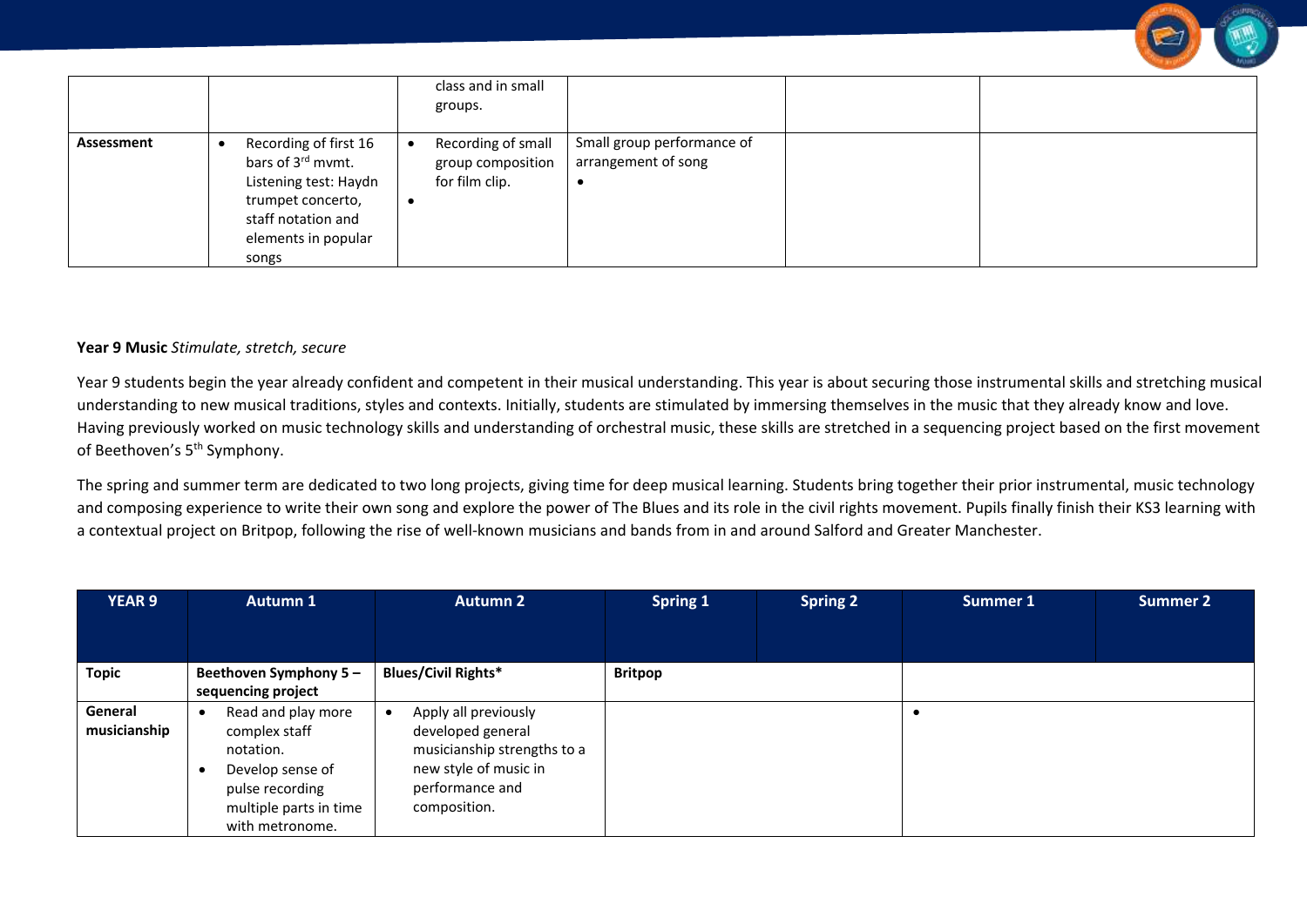| Instrumental<br>competence<br>and music<br>technology<br>Principles of<br>practice in<br>every scheme | Development of<br>$\bullet$<br>previously learned<br>keyboard skills<br><b>Music tech:</b><br>$\bullet$<br>Recording multiple<br>$\bullet$<br>parts through midi.<br>Edit: trim, copy,<br>$\bullet$<br>paste, quantise,<br>delete. | Develop competence on<br>$\bullet$<br>chosen instrument through<br>performing new, complex<br>parts and improvising with<br>new scales/rhythms.<br>$\bullet$                                                               | $\bullet$ |           |
|-------------------------------------------------------------------------------------------------------|------------------------------------------------------------------------------------------------------------------------------------------------------------------------------------------------------------------------------------|----------------------------------------------------------------------------------------------------------------------------------------------------------------------------------------------------------------------------|-----------|-----------|
| <b>Ensemble</b><br>skills                                                                             | $\bullet$                                                                                                                                                                                                                          | Play and improvise Blues<br>$\bullet$<br>scales over a 12 bar blues<br>structure in whole class and<br>small group ensembles.                                                                                              |           |           |
| <b>Musical</b><br>language and<br>contextual<br>understanding                                         | Orchestra and<br>$\bullet$<br>orchestral<br>instruments<br>Beethoven and his<br>$\bullet$<br>context<br>Texture.<br>$\bullet$                                                                                                      | Language and contextual<br>$\bullet$<br>understanding related to the<br>Blues, including The Blues'<br>role in the Civil Rights<br>movement.<br>Swung rhythms,<br>$\bullet$<br>syncopation, breaks, walking<br>bass lines. | $\bullet$ | $\bullet$ |
| Composition<br>and<br>improvisation                                                                   | Compose drum beat<br>$\bullet$<br>and arrange parts to<br>'remix' first 16 bars of<br>Beethoven 5.                                                                                                                                 | Improvise in 'breaks' in Blues<br>$\bullet$<br>style.                                                                                                                                                                      | $\bullet$ | $\bullet$ |
| Assessment                                                                                            | Recording of<br>$\bullet$<br>Beethoven 5 project.<br>Listening test:<br>$\bullet$<br>Beethoven 5, staff<br>notation and<br>elements in popular<br>songs.                                                                           | Recording of composition in<br>$\bullet$<br>the style of chosen<br>traditional music.<br>Listening test: Film music,<br>$\bullet$<br>chosen traditional music,<br>staff notation and elements<br>in popular songs.         | $\bullet$ | $\bullet$ |